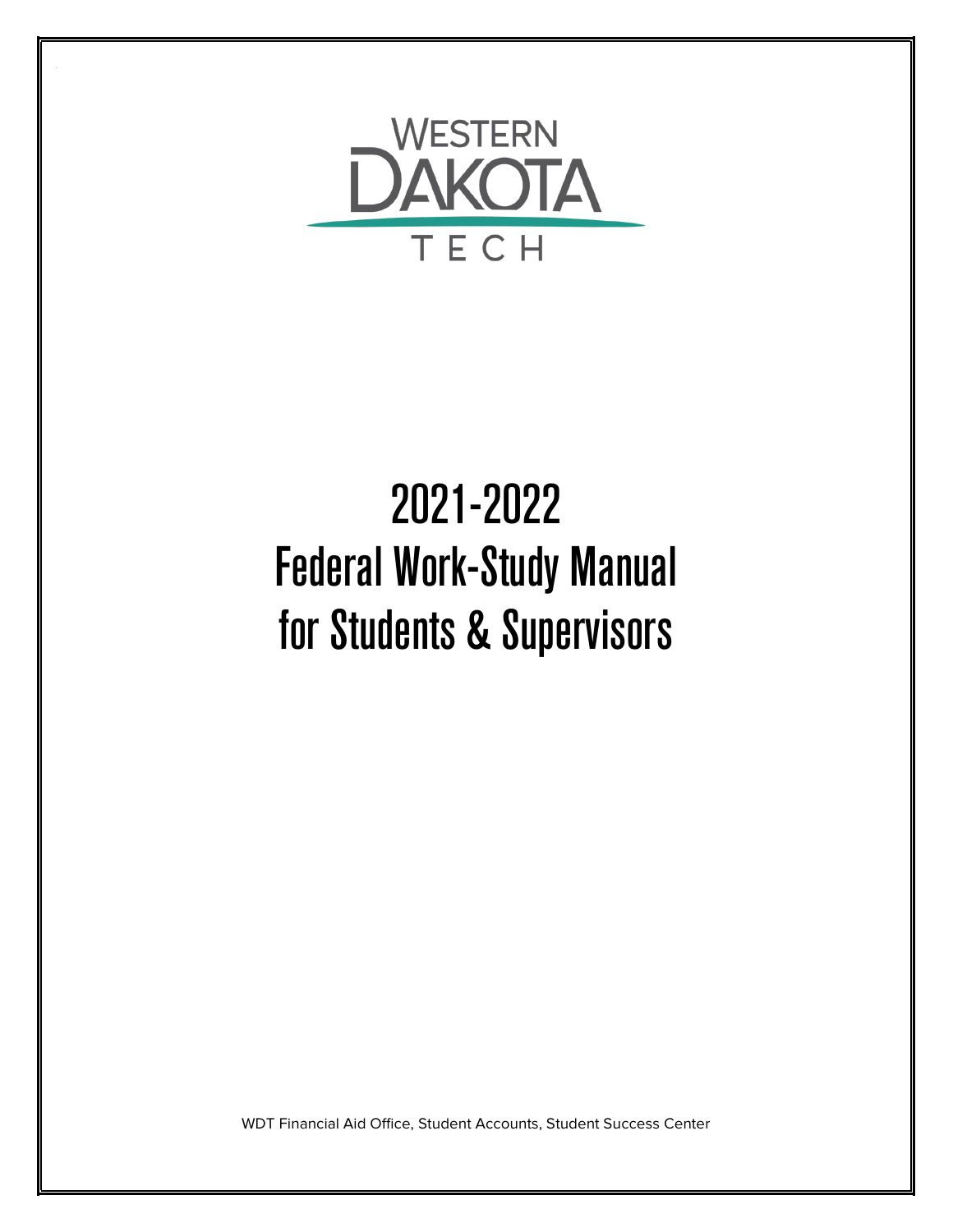# General Information

## Program Overview

The Federal Work-Study Program is administered by the Financial Aid Office, Student Accounts, and Student Success Center. Federal allocations provide funding for the program, which is designed to create employment opportunities tailored to the unique needs of college students. Whenever possible, work-study employment will consider the academic and professional interests of the student: course work and other academic requirements will always receive first priority.

Work-Study employment is available for enrolled students during the academic year and during the summer for any students planning to enroll in the following academic year. Incoming students with a fall schedule in place are eligible to work during the summer prior to their fall semester at Western Dakota Technical College.

Federal Work-Study funds are awarded to students as part of a comprehensive financial aid package. Students must complete the Free Application for Federal Student Aid (FAFSA) and show financial need in order to qualify for a grant award. However, unlike other financial aid sources, funds from work-study grants are only given to the student as they are earned from employment in a work-study specified position. Students who obtain work-study employment will be paid every other week based on a specified hourly wage rate. Note: work-study earnings cannot be automatically applied to billable college expenses on behalf of the student.

## The Application Process

To be considered for a Federal Work-Study grant, students should first complete the Free Application for Federal Student Aid (FAFSA). It is recommended that the FAFSA be completed as soon as possible after October 1, prior to the desired employment period. For priority consideration, the FAFSA must be submitted to the federal processor and received by WDTC no later than April 20. FAFSA records received after April 20 will still be considered, but only after other priority applications have been reviewed.

The Financial Aid Office will determine eligibility for work-study grants and offer awards based on the following:

- Demonstrated Financial Need
- Eligibility for Other Need-Based Financial Aid
- Timeliness of Required Application
- Student's Past Use of FWS Funds
- Amount of Available Funding
- Late Notification of Outside Scholarships or Other Aid Impacting Financial Need

Students who believe they are eligible for Federal Work-Study but are not offered work-study in their initial financial aid award notification letter are encouraged to contact the Financial Aid Office as soon as possible to discuss possible adjustments.

#### The Hiring Process

The student must complete a federal and state background check through the Western Dakota Technical College Human Resources Department. The state background check may take one to two business days to be processed. Once WDTC receives the state background check, students will be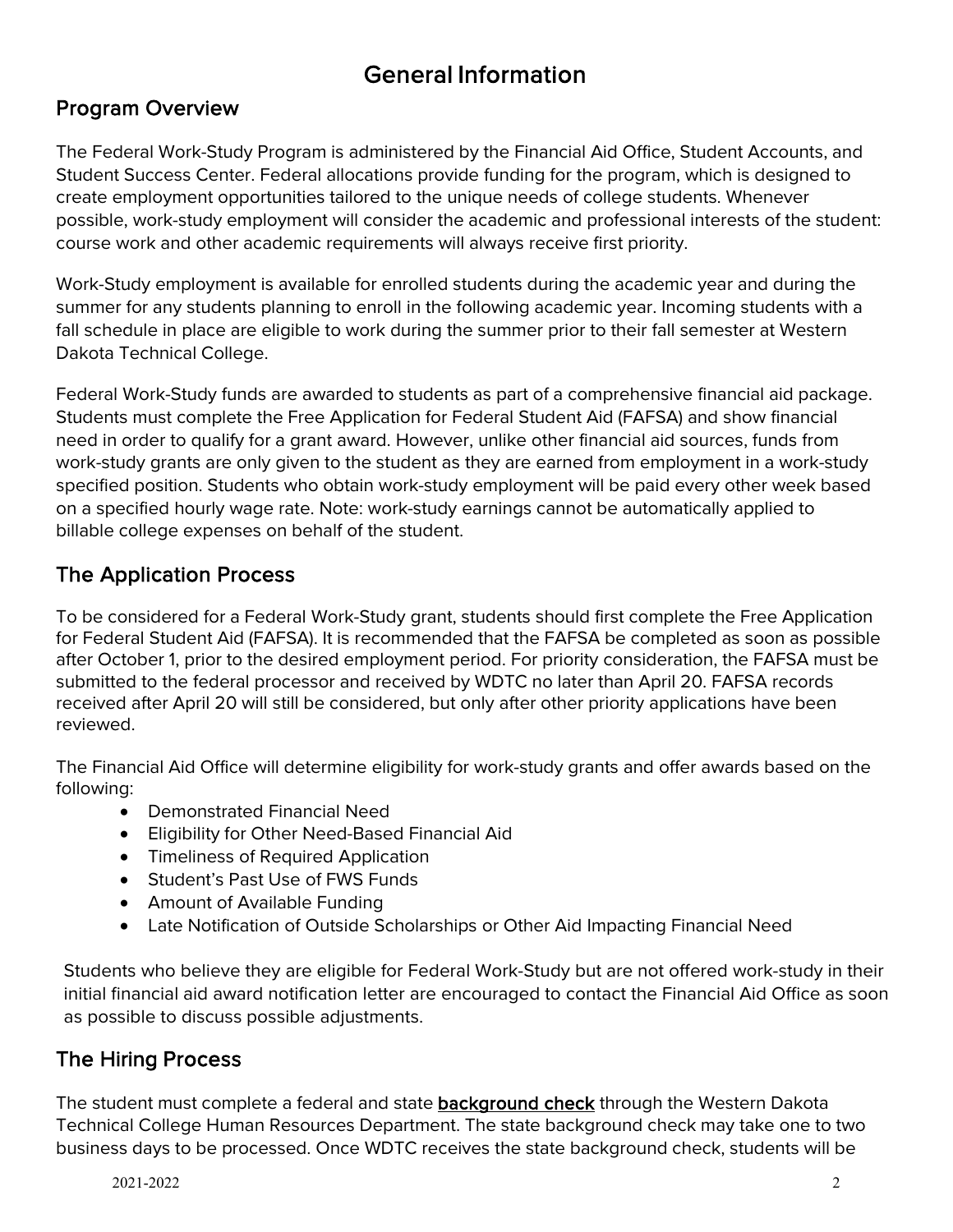notified of the results. Upon confirmation of a cleared background check, the student will meet with the Federal Work-Study Student Success Coach and HR to complete required paperwork and begin the process of obtaining a work-study position. Continuation of the work study job will be contingent on the cleared results of the federal background check. This may take several weeks to receive the federal results.

All students need to review and complete work-study paperwork with the Federal Work-Study Student Success Coach prior to starting work each academic year. All work-study employees must submit the following forms:

- $\Box$  Non-Employment (HR New Hire paperwork)
	- o Personal Information Sheet
	- o Employment Eligibility Verification (I-9) and copies of ID Verification
	- o Withholding Allowance Certificate (W-4)
	- o Payroll Direct Deposit Authorization
	- o Harassment/Discrimination Policy
	- o Drug Free Workplace
- Employment Packet
	- o Acknowledgments
		- **Confidentiality Statement**
		- **Completed FERPA Training**
		- Receipt of Federal Work-Study Manual
		- Receipt of Drug Free Workplace Policy (Policy 2012) [https://www.wdt.edu/about/policies-and-procedures/policy-2012-drug-free](https://www.wdt.edu/about/policies-and-procedures/policy-2012-drug-free-workplace/)[workplace/](https://www.wdt.edu/about/policies-and-procedures/policy-2012-drug-free-workplace/)
		- Receipt of Discrimination and Harassment Policy (Policy 2005/4005) [https://www.wdt.edu/about/policies-and-procedures/policy-2005-discrimination](https://www.wdt.edu/about/policies-and-procedures/policy-2005-discrimination-and-harassment)[and-harassment](https://www.wdt.edu/about/policies-and-procedures/policy-2005-discrimination-and-harassment)
		- Receipt of Information Security Policy (Policy 5007) [https://www.wdt.edu/about/policies-and-procedures/policy-5007-information](https://www.wdt.edu/about/policies-and-procedures/policy-5007-information-security/)[security/](https://www.wdt.edu/about/policies-and-procedures/policy-5007-information-security/)
		- Receipt of Information Security Procedure (5007.Procedure001) <https://www.wdt.edu/about/policies-and-procedures/5007procedure001/>
	- o Student Checklist
	- o Supervisor Guidelines and Responsibilities
	- o Supervisor Checklist
	- o Federal Work-Study Agreement

#### Obtaining Employment

At Western Dakota Technical College, the Student Success Center assists students in securing Federal Work-Study positions; however, placement in a work-study position is not guaranteed. The Federal Work-Study Student Success Coach has a list of current employment opportunities. Upon completion of initial hiring paperwork, students must contact the supervisor of desired position. Students are responsible for contacting the supervisor to discuss employment options.

It's very important that the student take this responsibility seriously and treats the position as any other employment opportunity. Attendance is required and communication is vital.

Once a hiring agreement has been reached, the student will be given an employment packet to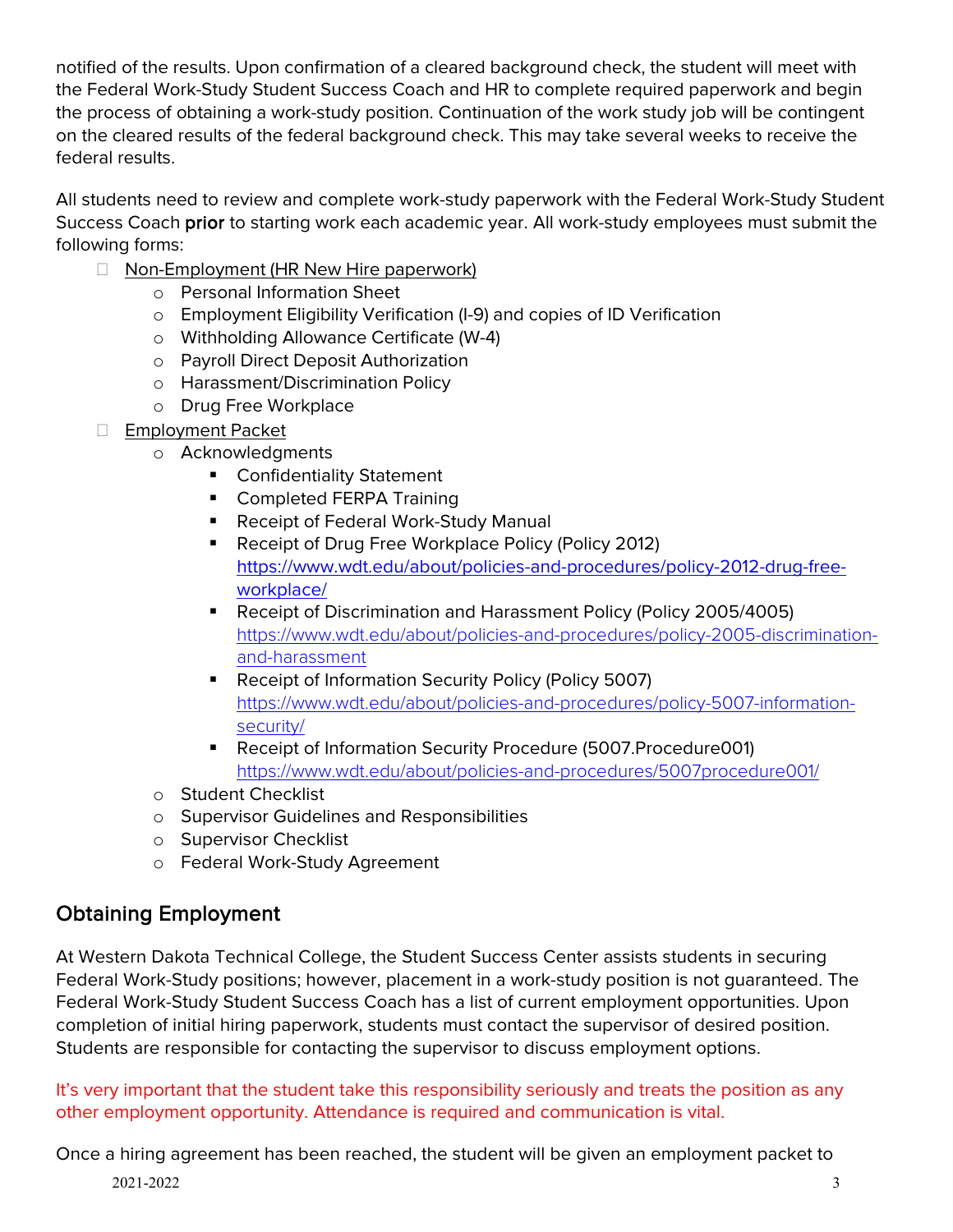review and complete with the supervisor. All forms are then submitted to the Student Success Center for processing. Students cannot begin working until all required forms and trainings have been completed.

#### Scheduling and Employment Responsibilities

It is the responsibility of the student and the supervisor to arrange appropriate work schedules and position duties when reaching a hiring agreement. However, there are several program guidelines that must be followed when making these decisions.

Weekly Hour Limit – Students are not authorized to work during scheduled classroom hours. Students are only authorized to work around their course schedules and are encouraged to work at least a minimum of five hours per week and not exceed 40 hours per week.

Student Allocation Limit – student employees may not earn more than the accepted grant amount during an assigned employment period. Students are responsible for tracking their own earnings and ensuring that their total gross wages will not exceed the grant amount. It is recommended that students carefully review the estimated number of work hours listed within each position's job description and discuss their expected hours with the supervisor. The following formula can be used to determine the average number of hours that can be worked per week without exceeding the grant amount:

Accepted Grant Amount ÷ Assigned Wage Rate ÷ Number of Weeks in Employment Period

Students not able to earn the full grant amount under one supervisor or at one job may obtain additional jobs as needed. Note: students are not required to earn all or even part of their work-study allocation.

# The Payroll Process

Federal Work-Study students at Western Dakota Technical College are employees of WDTC. The Student Accounts Office processes timesheets weekly.

Student employees should report hours worked each week by submitting completed time sheets to their supervisor as indicated on the Time Period Schedule. This schedule is provided to students in the hiring packet and can also be downloaded from the WDTC website: www.wdt.edu. Students are responsible for submitting their timesheet each week to the supervisor. Per federal requirement, supervisors will approve and deliver the timesheet to the Student Accounts by 4:00pm on Fridays.

Off-campus employment: supervisors are required to sign, date, and submit the original timesheet to the Student Accounts office weekly. Faxed or e-mailed timesheets may delay payment as an original hard copy must be received prior to being processed.

Students will receive a paycheck for each pay period in which their timesheet was submitted. Paychecks for timesheets submitted after the listed due date will be available on the next scheduled pay period. Students are encouraged to bank through direct deposit or notify the Federal Work-Study Student Success Coach to make other arrangements if necessary. Blank timesheets are available for pickup in Enrollment Services. Note: there is a minimum two-week lag between timesheet processing and check availability.

Unless otherwise arranged with a supervisor and the Financial Aid Office, Student Accounts, and Student Success Center, the on-campus wage rate for Federal Work-Study employment is \$13.00 per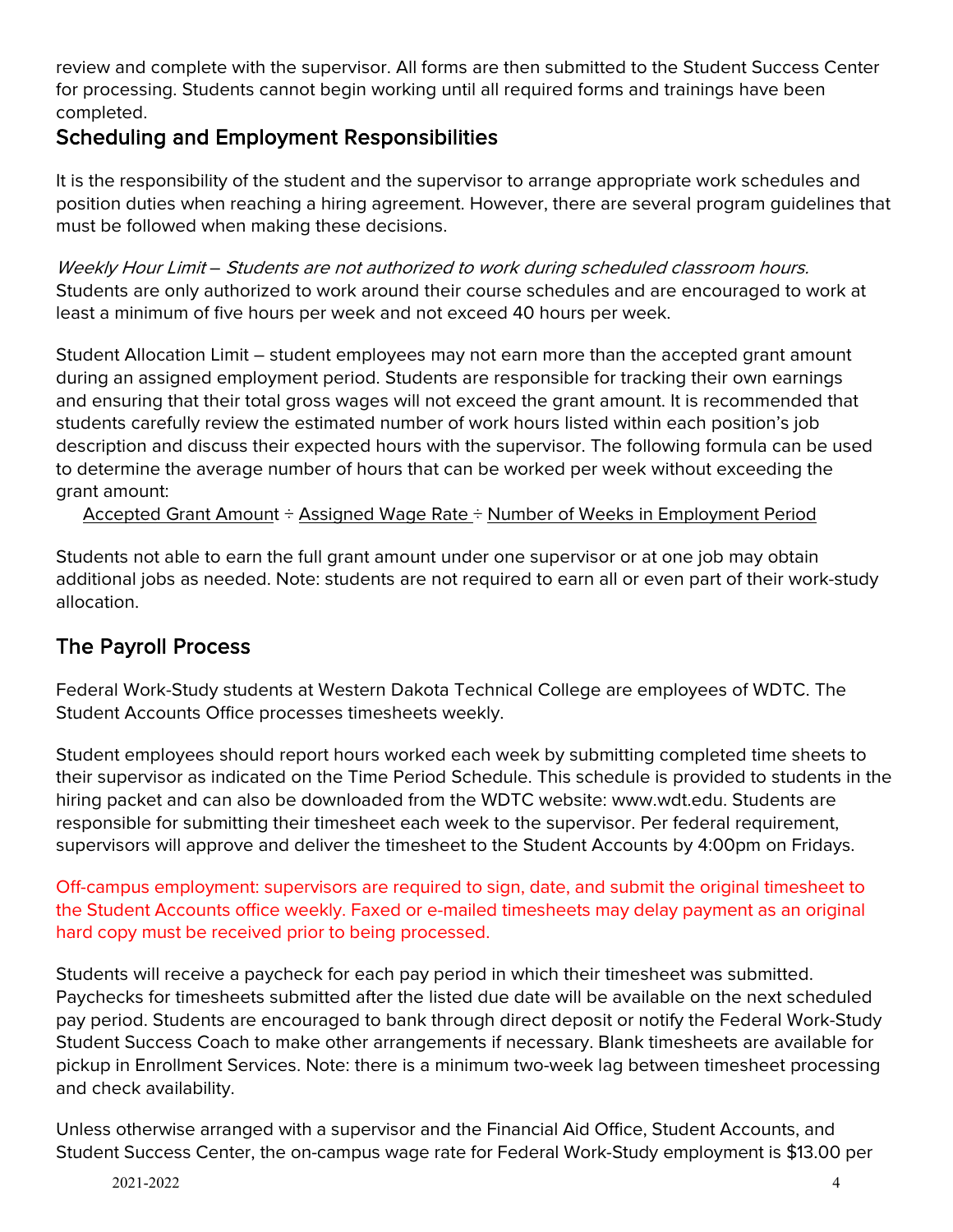hour. The off-campus wage rate is \$15.00 per hour. These wage rates are subject to change in order to ensure compliance with federal and state minimum wage laws.

#### Important Guidelines and Regulations

- 1. If a student has a fall schedule in place and an award letter with work-study on it, they may begin on, or after, July 1st. The academic year employment period begins on July 1 and ends on June 30.
- 2. As employees of Western Dakota Technical College, Federal Work-Study students are expected to behave in the same responsible and professional manner as any WDTC employee. All applicable employment laws should be followed and proper communication with supervisors for all matters is encouraged. Termination and dismissal actions are the responsibility of the direct supervisor.
- 3. Federal Work-Study employees are expected to maintain confidentiality with personal and other protected information at all times.
- 4. Students must work more than 6 consecutive hours without a minimum 30-minute unpaid break. Meal or other break times should not be reported as hours worked on the timesheet.
- 5. Timesheets are to be completed in pen and submitted to the Student Accounts Office by the supervisor by Friday at 4:00pm for each week the student worked.
- 6. Work hours may not be scheduled during a student's classes (including cancelled classes), and every allowance should be made for non-scheduled academic requirements. Students are asked to submit a copy of their academic schedule to their supervisor(s) each semester.
- 7. A student employee should never work without supervision, and one work-study student cannot supervise another. (Duties for work-study employees cannot include what a regular employee would be able to do, and work-study employees are not intended to replace a position.)
- 8. Work-Study wages may be used for an internship, though a student is not allowed to "double-dip" and be paid for both.
- 9. Students are responsible for tracking their own earnings and ensuring that the earned wages do not exceed the accepted grant amount for the current employment period. Students will receive a weekly update of the hours allocated and how many hours are left in their Federal Work-Study account.
- 10. Western Dakota Technical College is not authorized to provide specific guidance for completing tax-withholding forms. Students are encouraged to discuss tax withholding with their parents and/or a paid tax advisor.